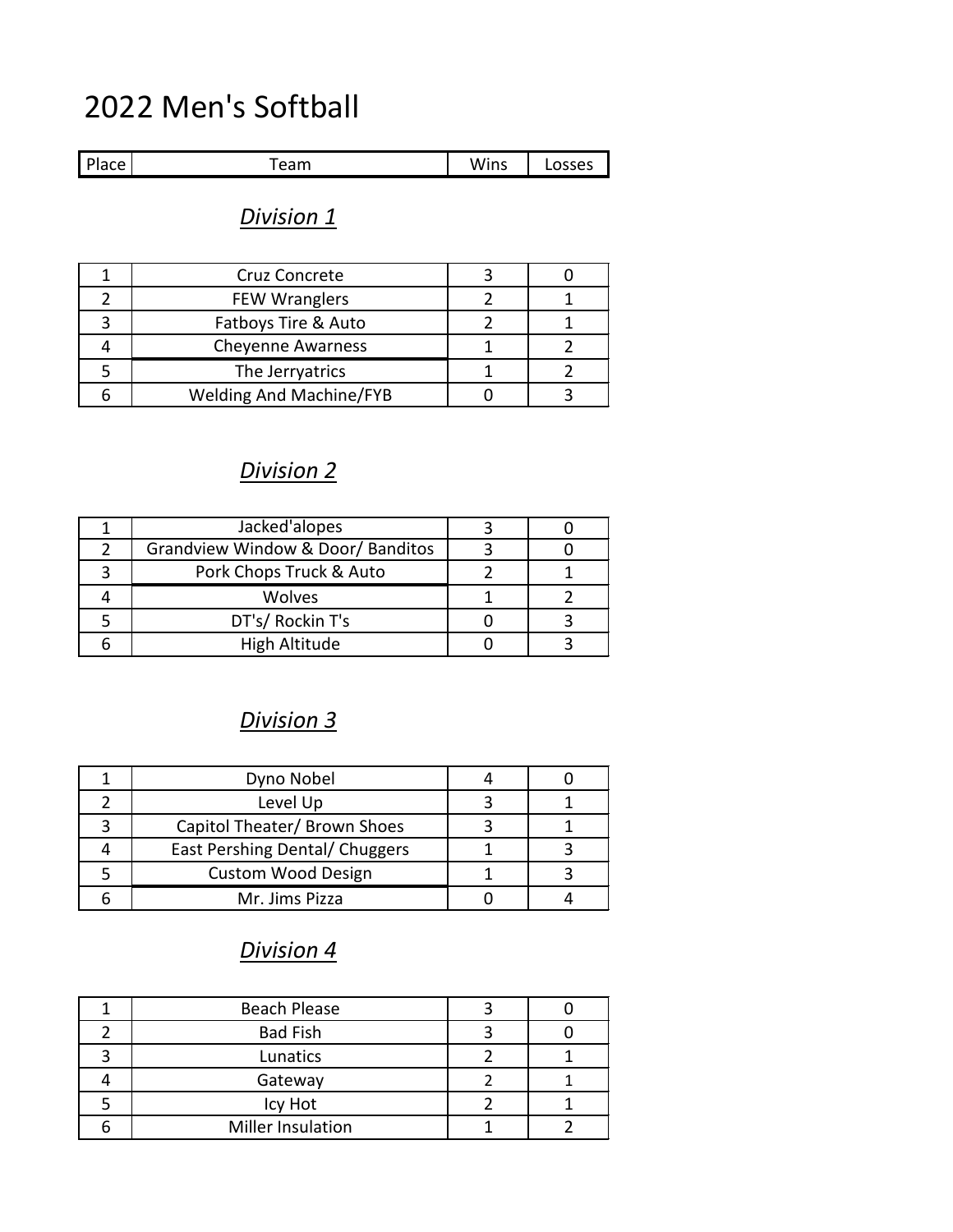| WY so Serious                   |  |
|---------------------------------|--|
| Hit Happens                     |  |
| Hughes Truck & Equipment Repair |  |
| Scooters                        |  |

#### *Division 5*

|    | <b>Ball Slammers</b>       |   |  |
|----|----------------------------|---|--|
| 2  | Fatboys Tire & Auto        | 3 |  |
| 3  | Wookie of the Year         | 3 |  |
|    | Liberty Tax & Premier Tile | 2 |  |
| 5  | Bettawayz - Go Getters     |   |  |
| 6  | Desperados                 | 2 |  |
|    | <b>Harvest Time</b>        |   |  |
| 8  | <b>Top Notch Concrete</b>  |   |  |
| 9  | <b>Elks 660</b>            |   |  |
| 10 | <b>BAM Painting</b>        |   |  |

### *Division 6*

|   | <b>Homestead Defenders</b>   |  |
|---|------------------------------|--|
| 2 | Homes with Asha              |  |
|   | Forum                        |  |
|   | <b>Scholl Industries</b>     |  |
|   | <b>Balls Deep</b>            |  |
| 6 | <b>Cheyenne Reapers</b>      |  |
|   | <b>Reckless Americans</b>    |  |
|   | Homestead Defenders Triple A |  |
|   |                              |  |

#### **End of Season Tiebreakers**

1st Tiebreaker \* (Head to Head) 2nd Tiebreaker # (Total Games Won) 3rd Tiebreaker + (Least Runs Against) Final Regular Season Standings Final Regular Season Standings